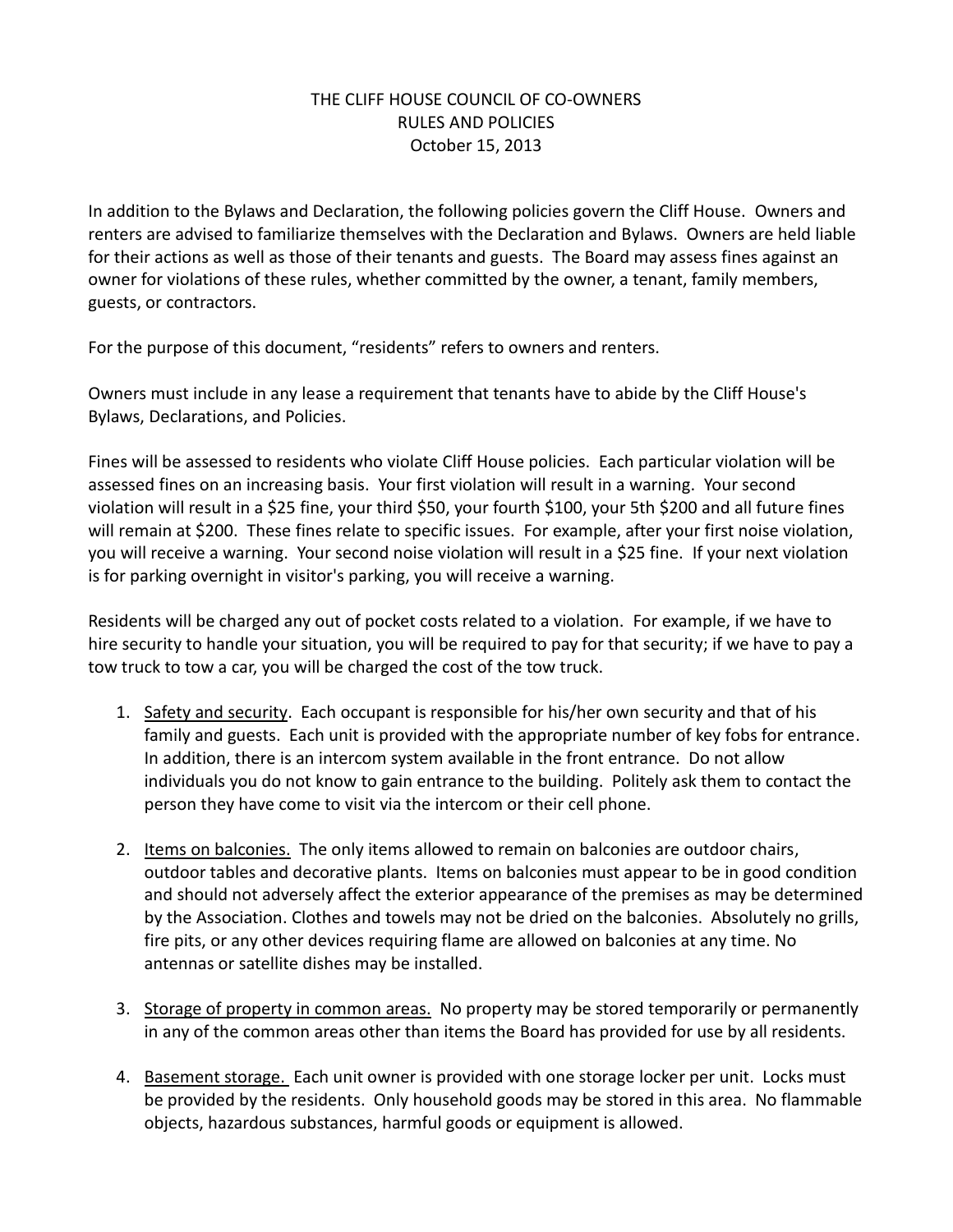- 5. Window coverings. Window coverings (blinds, shades, and drapes) must be kept in good repair and properly installed.
- 6. Grocery carts. Grocery carts (for the convenience of moving objects to and from units) are stored near the back entrance/laundry room. Please return the carts to this area when you are finished with them. Do not leave them in the hallways or on the elevator. The carts are not intended for use by contractors.
- 7. Laundry room. Coin operated washers and dryers have been provided for the convenience of residents. Please help keep the area clean. The Association is not responsible for any items left unattended.
- 8. Trash. Trash, rubbish, or debris shall not be left or deposited, even temporarily, in any common area or on any balcony. Trash is removed from the bin in your kitchen through hallway access. Large discarded items, such as furniture, appliances, mattresses, tires, holiday trees, must be removed from the premises by the residents and are not allowed in our dumpster area. When contractors are working in your unit, they are responsible for hauling away the refuse themselves.
- 9. Pets. All pets must be approved by the Association. A description of the pet and vaccination records are required to be presented to the Board of Directors for approval. Residents are permitted a maximum of two pets, but each pet must be either a dog or a cat. No other types of pets are allowed on the premises. Dogs must be kept on a leash at all times while in the common areas, with the exception of the dog park. Pet messes must be cleaned up immediately.

Pets are not permitted in common areas except for entrance and exit; they may not pass through the lobby for any reason.

10. Noise. Residents must refrain from making loud noises that can be heard outside their dwelling or through common walls. The following is a chart of when the noise minimization is not in effect. So on Friday and Saturday, the noise minimization does not take effect until midnight, but you should still be respectful of your neighbors.

| Sunday    | 9am - 10pm     |
|-----------|----------------|
| Monday    | 8am - 10pm     |
| Tuesday   | 8am - 10pm     |
| Wednesday | 8am - 10pm     |
| Thursday  | 8am - 10pm     |
| Friday    | 8am - midnight |
| Saturday  | 9am - midnight |

11. Swimming pool. Rules for use of the swimming pool are posted in the pool area. Please familiarize yourself with them and adhere to them at all times. Although the pool does not have any posted closing times, the rule for noise still applies. Use of an outdoor grill is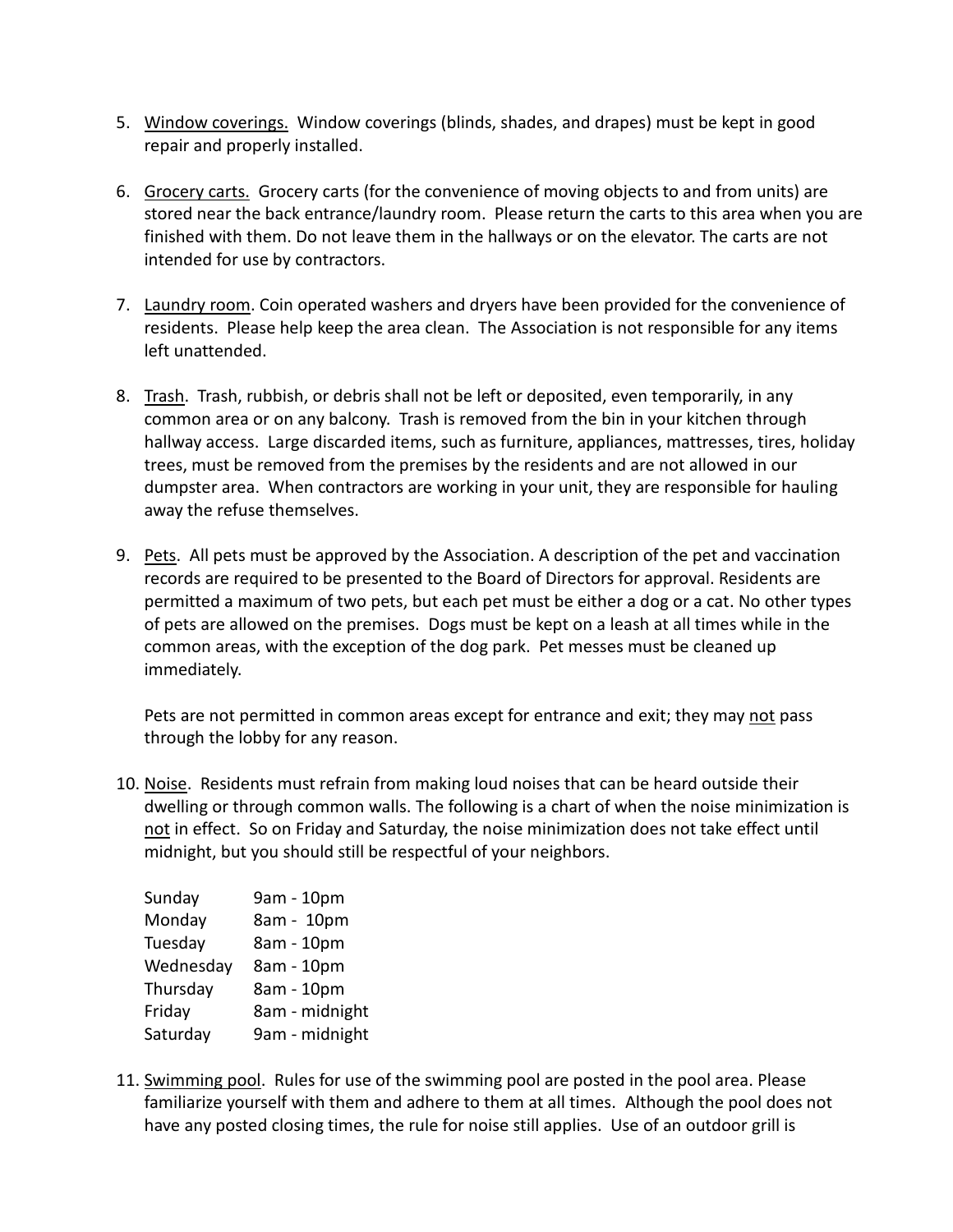permitted, as long as the grill is placed a safe distance away from the building and fence. No glass or breakable objects are allowed in the pool area.

- 12. Community room. The community room may be used by residents and their guests. The room may be reserved for private functions. Please arrange these with the property manager, who will place the function on the calendar of events. Board meetings are held monthly in the community room unless other notice is given, and these will take precedence over any reservation of the room. Anyone using the room must clean up after its use, and this includes the kitchen area and restroom, and the floor must be swept/mopped if needed. Rules involving excessive noise also apply to the use of this room.
- 13. Nuisances. No nuisances shall be allowed upon the premises, nor any use or practice which is the source of annoyance to occupants or which interferes with the peaceful and proper use of the premises by its occupants. All parts of the premises shall be kept in a clean and sanitary condition, and no rubbish, refuse or garbage allowed to accumulate nor any fire hazard allowed to exist. No owner shall permit any use of his condo or make any use of the General Common Elements which will constitute a nuisance or annoyance to the occupants of other condo units.
- 14. Smoking and alcohol consumption. Smoking is prohibited in all common areas. It is preferred that residents refrain from smoking within their units, as the smell travels through the hallways and into other units. It is preferred that residents smoke on their balconies only. Drinking alcohol is permitted in the common areas by the pool and in the community room, as long as the rules involving glass in the pool area and responsible clean-up are followed.
- 15. Air conditioning. The individual air conditioning units in each dwelling are the responsibility of the Association. The Association will maintain and supervise proper inspection and servicing of the units, including monthly changing of the air filters. It is the resident's responsibility to make their unit accessible for air conditioning service and repair by the Association. The resident must also maintain the area surrounding the air conditioning unit, including the ceiling tiles, to enable the unit to function properly.
- 16. Vehicle repair. Vehicles which are obviously inoperable due to missing parts are prohibited and must be removed from the property.
- 17. Assigned and visitor parking. All vehicles must be registered and information on file in the property manager's office. Parking of any vehicles in any area not designated as a parking space is prohibited. No vehicle may be parked in such a way as to prevent normal access to the driveways and emergency vehicle access. Residents are not allowed to park in visitor's parking overnight. The visitor parking area and driveway is a one-way street going west only from the South Upper Broadway entrance.
- 18. Bicycles. Bicycles must be stored in the unit or in the bicycle racks provided in the resident parking lot or the basement. Bicycles may not be stored in any other common areas.
- 19. Pest control. The Board provides pest control only in the common areas. Notices are posted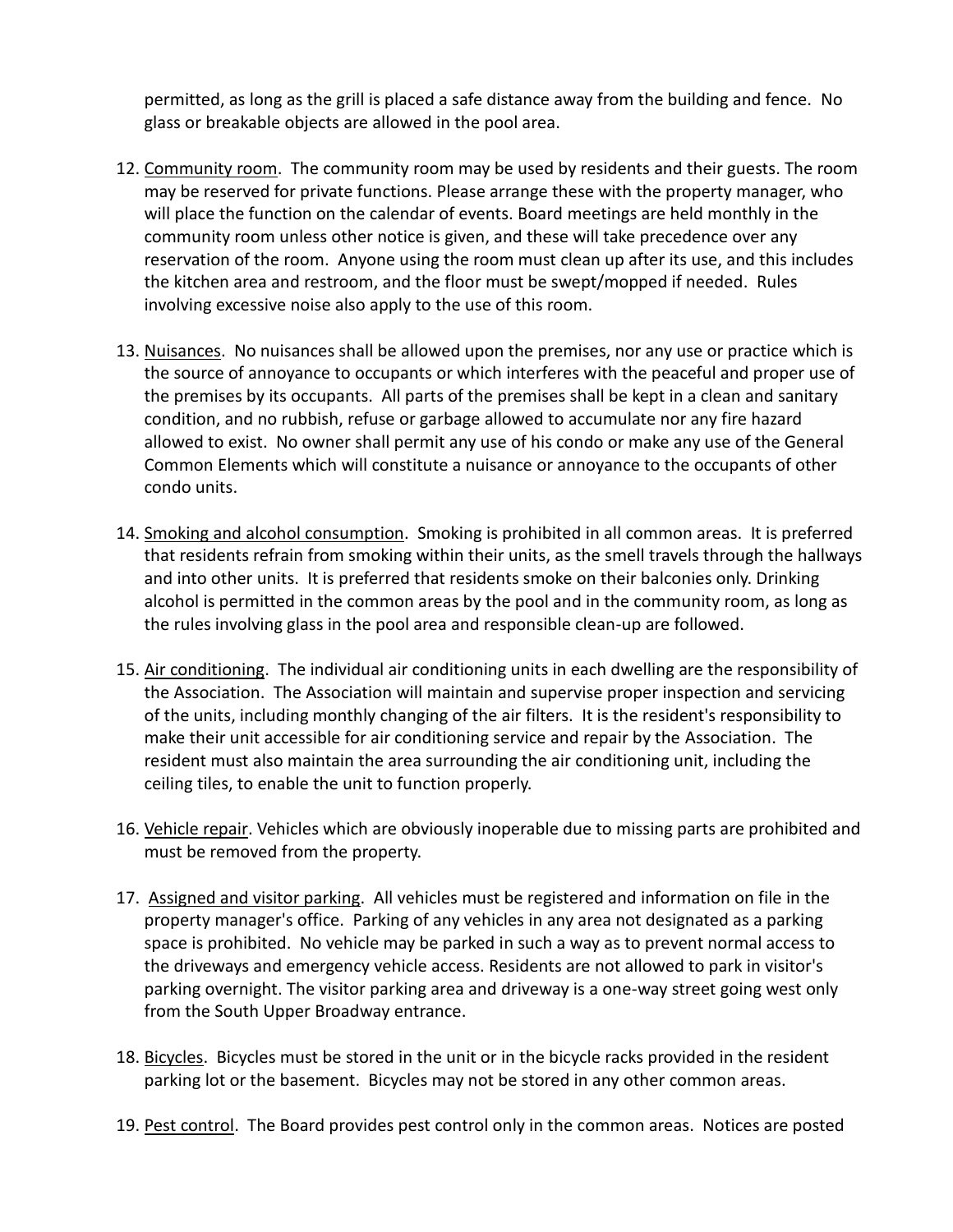for several days in advance of this. It is the resident's responsibility to treat their units for pests.

- 20. Leaks and drains. Each owner is responsible for promptly repairing all leaks from within his/her unit. The owner shall be responsible for paying for all damages to adjacent dwellings as a result of a leak from within his/her unit. In addition, the cost to unstop a drain within the common elements shall fall to the owner if it is determined that the occupant misused the drains or commodes by disposing of insoluble objects, such as disposable diapers, feminine products, and other such items.
- 21. Right of entry. The Association shall, at all times, be provided a key to each unit. The Association shall have the right to enter a unit for purposes of inspection of plumbing, electrical, or any other inspection deemed necessary by the Board after prior notice has been given to the owners/tenants. Requests to enter a unit may only be made by the property manager or a Board member. The keys are essential if the Association needs to access a unit for purposes of safety, emergency, general repairs or repairs and maintenance related to the air conditioning unit.
- 22. Moving procedures. When moving in, all new residents must attend an orientation session conducted by the designated Cliff House Board member. The orientation session must occur within the first three days of occupancy of Cliff House. Keys, key fobs, parking space information, basement storage number (if applicable), and gate opener are distributed by our property manager.

When moving in or out, a moving company must be secured for moving in large objects and these objects may only be moved in during the hours of 8:00 a.m.-6:00 p.m. Monday through Friday, and 9:00 a.m.-5:00 p.m. on Saturday. Moving is not allowed on Sundays. Moving trucks/vans may not block access to the visitor's parking lot. All objects must be moved in through the rear door next to visitor's parking. The door may not be propped open for any length of time. Only the freight elevator is to be used for moving. The property manager must be contacted prior to moving day in order to have the freight elevator set up with padding for the walls. Please be courteous when using this elevator, as residents also will be using this elevator during the day. Any damage caused during moving is the responsibility of the owner and tenant.

- 23. Common area modifications. No resident may construct, alter, modify, landscape, trim, or otherwise perform any work upon any of the common elements without prior approval from the Board. This rule includes furniture, art work, and other items that residents wish to place in the common areas, including but not limited to the hallways/entry foyers, pool area, and dog park.
- 24. Returned check. The charge for a returned check shall be \$30.00.
- 25. Fees for special services. Fees chargeable to owners for services such as furnishing resale certificates and other documents or services shall be set by the Board.